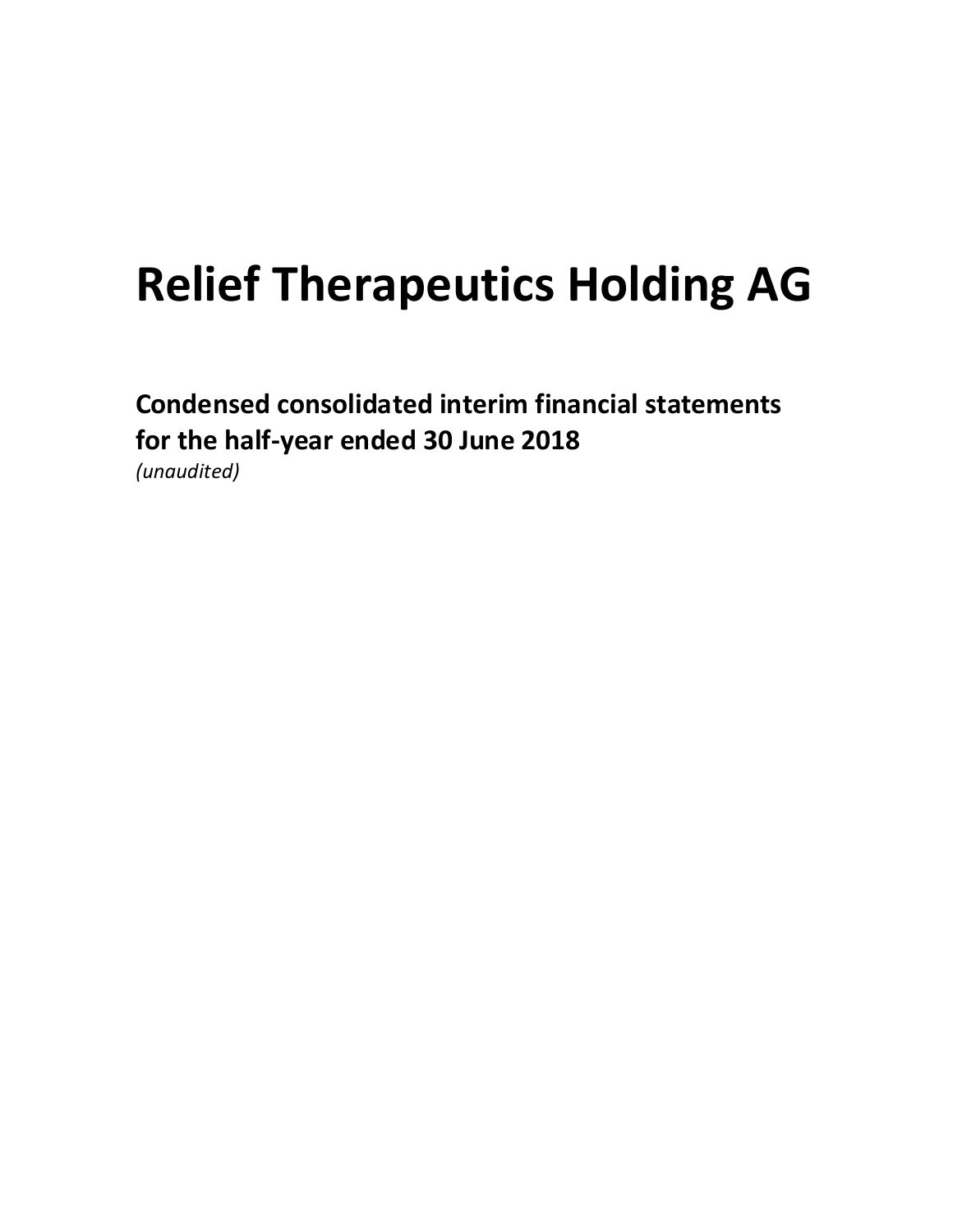## Table of content

### Relief Therapeutics Holding AG (condensed consolidated interim financial statements)

| Consolidated balance sheet                     | 3 |
|------------------------------------------------|---|
| Consolidated statement of comprehensive income |   |
| Consolidated cash flow statement               |   |
| Consolidated statement of changes in equity    | 6 |
| Notes to the consolidated financial statements |   |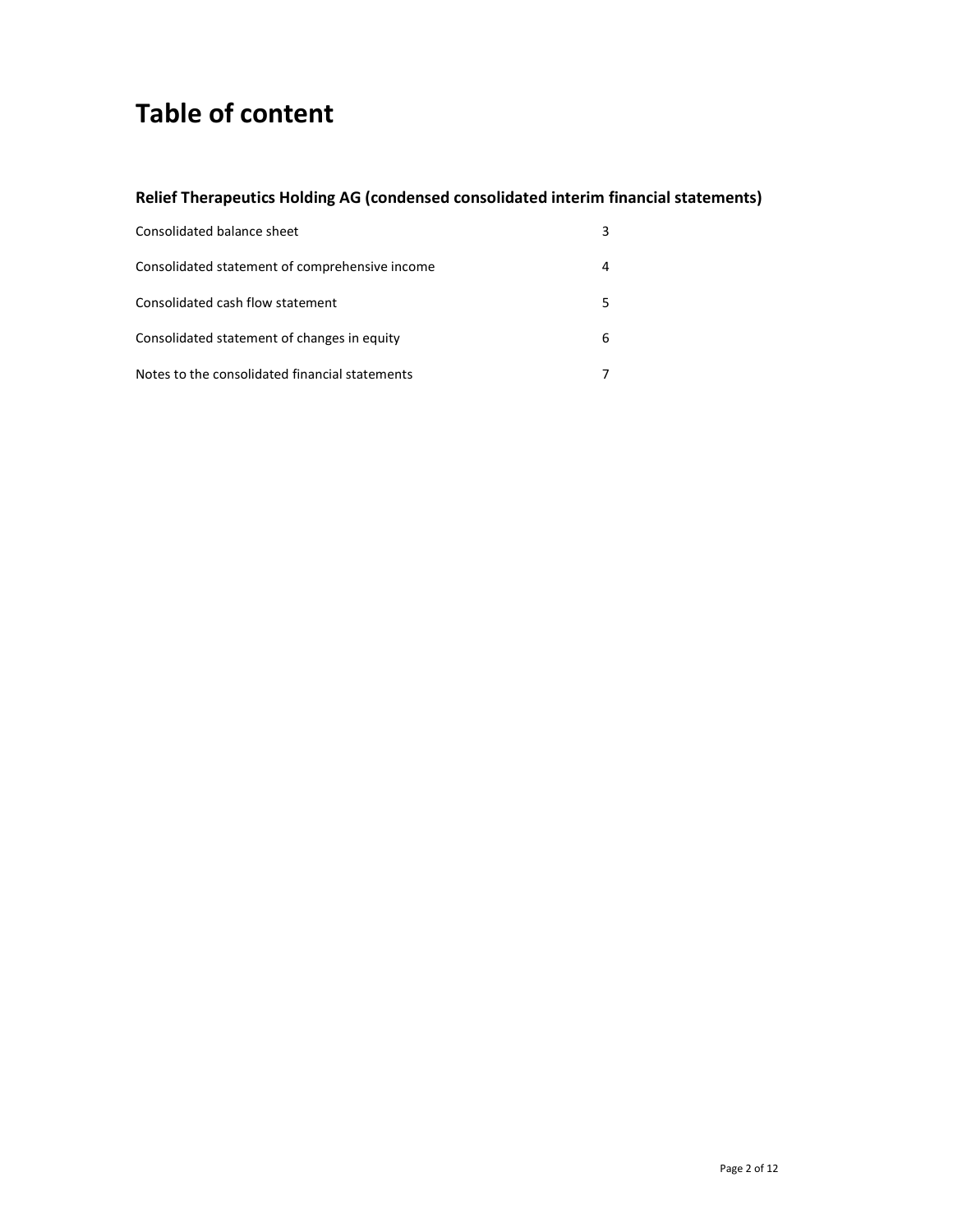| <b>Relief Therapeutics Holding AG</b><br>30 June 2018 31 December 2017<br><b>TCHF</b><br><b>Notes</b><br><b>ASSETS</b><br>Property, plant and equipment<br>6<br>3<br>5<br>$\overline{7}$<br>35'238<br>Intangible assets<br>30'800<br>35'241<br>30'805<br>Non-current assets<br>$\overline{\phantom{a}}$<br>÷,<br>Other current assets and other receivables<br>28<br>31<br>Cash and cash equivalents<br>136<br>135<br>164<br>166<br><b>Current assets</b><br>35'405<br>30'971<br><b>Total assets</b><br><b>EQUITY AND LIABILITIES</b><br>$\bf 8$<br>20'889<br>20'066<br>20'636<br>20'961<br>Reserves<br>(20'447)<br>Accumulated losses<br>(20'082)<br>21'078<br>20'945<br>Equity |
|----------------------------------------------------------------------------------------------------------------------------------------------------------------------------------------------------------------------------------------------------------------------------------------------------------------------------------------------------------------------------------------------------------------------------------------------------------------------------------------------------------------------------------------------------------------------------------------------------------------------------------------------------------------------------------|
| Consolidated interim balance sheet (in TCHF)<br>Trade receivables<br>Share capital                                                                                                                                                                                                                                                                                                                                                                                                                                                                                                                                                                                               |
|                                                                                                                                                                                                                                                                                                                                                                                                                                                                                                                                                                                                                                                                                  |
|                                                                                                                                                                                                                                                                                                                                                                                                                                                                                                                                                                                                                                                                                  |
|                                                                                                                                                                                                                                                                                                                                                                                                                                                                                                                                                                                                                                                                                  |
|                                                                                                                                                                                                                                                                                                                                                                                                                                                                                                                                                                                                                                                                                  |
|                                                                                                                                                                                                                                                                                                                                                                                                                                                                                                                                                                                                                                                                                  |
|                                                                                                                                                                                                                                                                                                                                                                                                                                                                                                                                                                                                                                                                                  |
|                                                                                                                                                                                                                                                                                                                                                                                                                                                                                                                                                                                                                                                                                  |
|                                                                                                                                                                                                                                                                                                                                                                                                                                                                                                                                                                                                                                                                                  |
|                                                                                                                                                                                                                                                                                                                                                                                                                                                                                                                                                                                                                                                                                  |
|                                                                                                                                                                                                                                                                                                                                                                                                                                                                                                                                                                                                                                                                                  |
|                                                                                                                                                                                                                                                                                                                                                                                                                                                                                                                                                                                                                                                                                  |
|                                                                                                                                                                                                                                                                                                                                                                                                                                                                                                                                                                                                                                                                                  |
|                                                                                                                                                                                                                                                                                                                                                                                                                                                                                                                                                                                                                                                                                  |
|                                                                                                                                                                                                                                                                                                                                                                                                                                                                                                                                                                                                                                                                                  |
|                                                                                                                                                                                                                                                                                                                                                                                                                                                                                                                                                                                                                                                                                  |
|                                                                                                                                                                                                                                                                                                                                                                                                                                                                                                                                                                                                                                                                                  |
| $\boldsymbol{9}$<br>Non-current payables<br>4'361<br>$\sim$                                                                                                                                                                                                                                                                                                                                                                                                                                                                                                                                                                                                                      |
| Defined benefit obligation<br>537<br>537                                                                                                                                                                                                                                                                                                                                                                                                                                                                                                                                                                                                                                         |
| Deferred tax liabilities<br>7'454<br>7'454                                                                                                                                                                                                                                                                                                                                                                                                                                                                                                                                                                                                                                       |
| 12'352<br>Non-current liabilities<br>7'991                                                                                                                                                                                                                                                                                                                                                                                                                                                                                                                                                                                                                                       |
| Trade payables<br>365<br>493                                                                                                                                                                                                                                                                                                                                                                                                                                                                                                                                                                                                                                                     |
| Liabilities due to related parties<br>$10\,$<br>1'032<br>1'012<br>$11\,$<br>578<br>Other current payables and liabilities<br>530                                                                                                                                                                                                                                                                                                                                                                                                                                                                                                                                                 |
| 1'975<br>2'035<br><b>Current liabilities</b>                                                                                                                                                                                                                                                                                                                                                                                                                                                                                                                                                                                                                                     |
| 35'405<br>30'971<br><b>Total equity and liabilities</b>                                                                                                                                                                                                                                                                                                                                                                                                                                                                                                                                                                                                                          |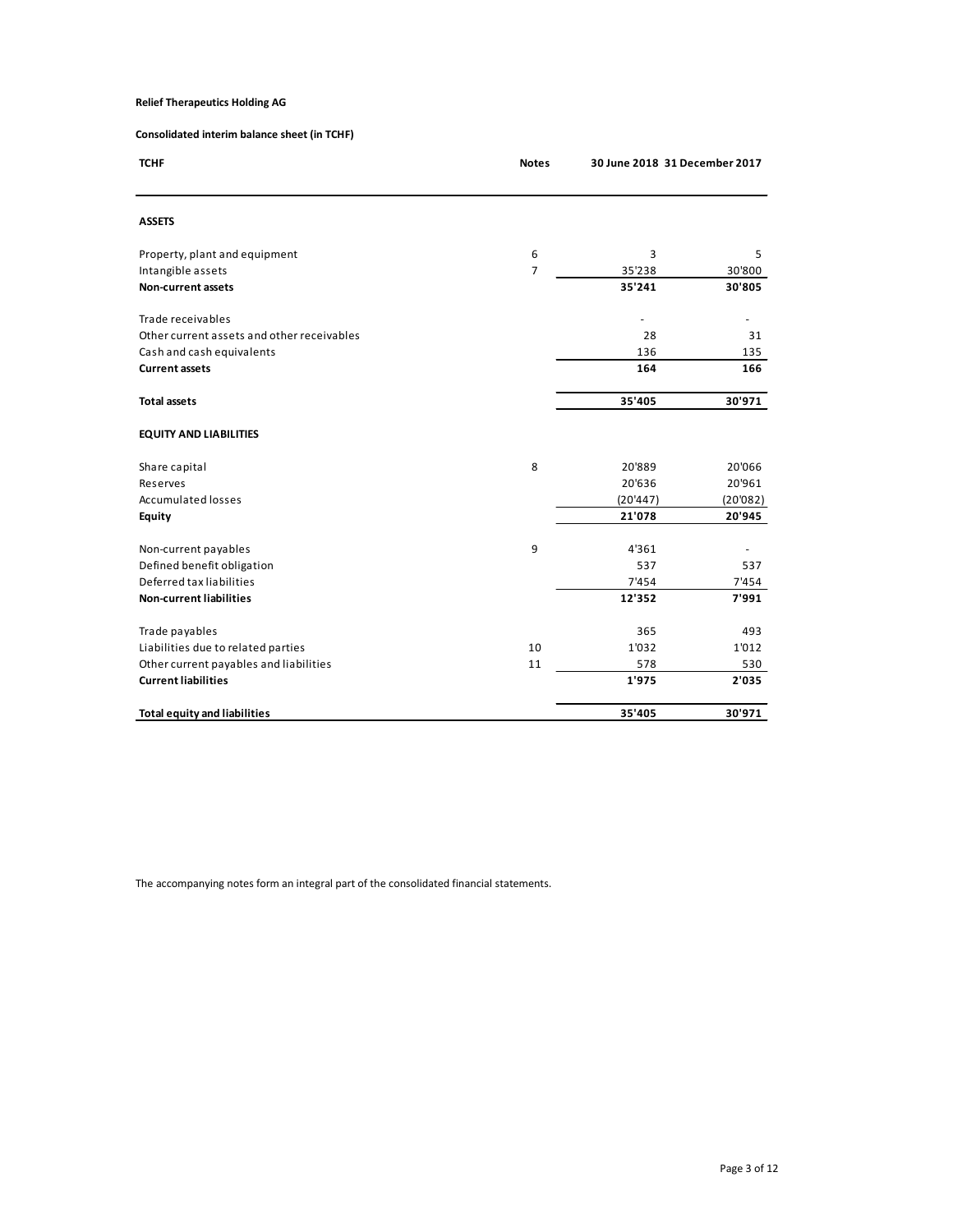#### Consolidated interim statement of comprehensive income (in TCHF)

| <b>Relief Therapeutics Holding AG</b>                                    |          |                          |                          |
|--------------------------------------------------------------------------|----------|--------------------------|--------------------------|
| Consolidated interim statement of comprehensive income (in TCHF)         |          |                          |                          |
| <b>TCHF</b>                                                              | Notes    | 1.1. - 30.6.2018         | 1.1. - 30.6.2017         |
|                                                                          |          |                          |                          |
| <b>CONTINUING OPERATIONS</b>                                             |          |                          |                          |
| Service expense                                                          |          | (16)                     | (27)                     |
| Personnel expense<br>Other administrative expense                        | 12<br>13 | (162)<br>(244)           | (486)<br>(552)           |
| Other gains and losses                                                   |          | $\overline{2}$           | 17                       |
| EBITDA                                                                   |          | (420)                    | (1'048)                  |
| Depreciation and amortisation expense                                    |          | (2)                      | (2)                      |
| <b>Operating loss</b>                                                    |          | (422)                    | (1'050)                  |
| Finance income                                                           | 14       | 94                       | $\overline{2}$           |
| Finance expense<br>Loss before income taxes                              |          | (37)<br>(365)            | (21)<br>(1'069)          |
| Income taxes                                                             |          | $\overline{\phantom{a}}$ | $\overline{\phantom{a}}$ |
|                                                                          |          |                          |                          |
| Loss for the period                                                      |          | (365)                    | (1'069)                  |
| OTHER COMPREHENSIVE INCOME, NET OF INCOME TAX                            |          |                          |                          |
| Total items that will not be reclassified subsequently to profit or loss |          |                          |                          |
| Currency translation differences                                         |          |                          | (2)                      |
| Total items that may be reclassified subsequently to profit or loss      |          | $\blacksquare$           | (2)                      |
| Total other comprehensive income for the year, net of income tax         |          |                          | (2)                      |
| Total comprehensive income for the period                                |          | (365)                    | (1'071)                  |
|                                                                          |          |                          |                          |
| <b>EARNINGS PER SHARE FROM CONTINUING OPERATIONS</b>                     |          |                          |                          |
| Basic and diluted earnings per share (in CHF)                            | 15       | (0.000)                  | (0.001)                  |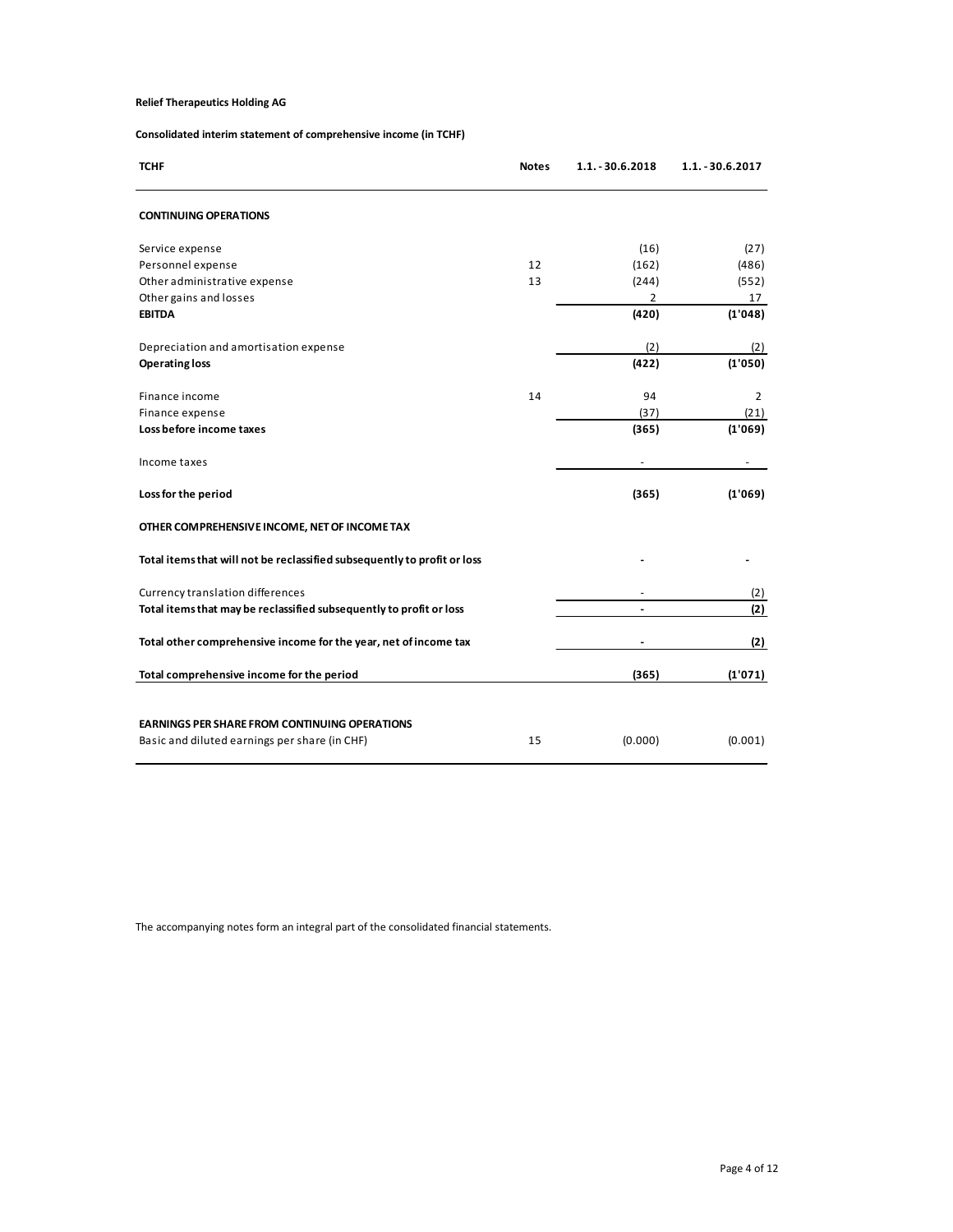| <b>Relief Therapeutics Holding AG</b>                                                                         |                    |                  |
|---------------------------------------------------------------------------------------------------------------|--------------------|------------------|
|                                                                                                               |                    |                  |
| Consolidated interim cash flow statement (in TCHF)                                                            |                    |                  |
| <b>TCHF</b>                                                                                                   | $1.1. - 30.6.2018$ | 1.1. - 30.6.2017 |
|                                                                                                               |                    |                  |
| Cash flow used in operating activities                                                                        | (497)              | (944)            |
|                                                                                                               |                    |                  |
|                                                                                                               |                    |                  |
| Interest received                                                                                             | $\sim$             | $\overline{2}$   |
| Cash flow from investing activities                                                                           | $\sim$             | $\mathbf{2}$     |
|                                                                                                               |                    |                  |
| Proceeds from capital increase                                                                                | 551<br>(53)        | 815              |
| Transaction cost in relation to capital increase<br>Cash flow from financing activities                       | 498                | (46)<br>769      |
|                                                                                                               |                    |                  |
| Net (decrease)/increase in cash and cash equivalents                                                          | $\mathbf{1}$       | (173)            |
| Cash and cash equivalents at beginning of period                                                              | 135<br>$\sim$      | 394<br>$\sim$    |
| Net effect of currency translation on cash and cash equivalents<br>Cash and cash equivalents at end of period | 136                | 221              |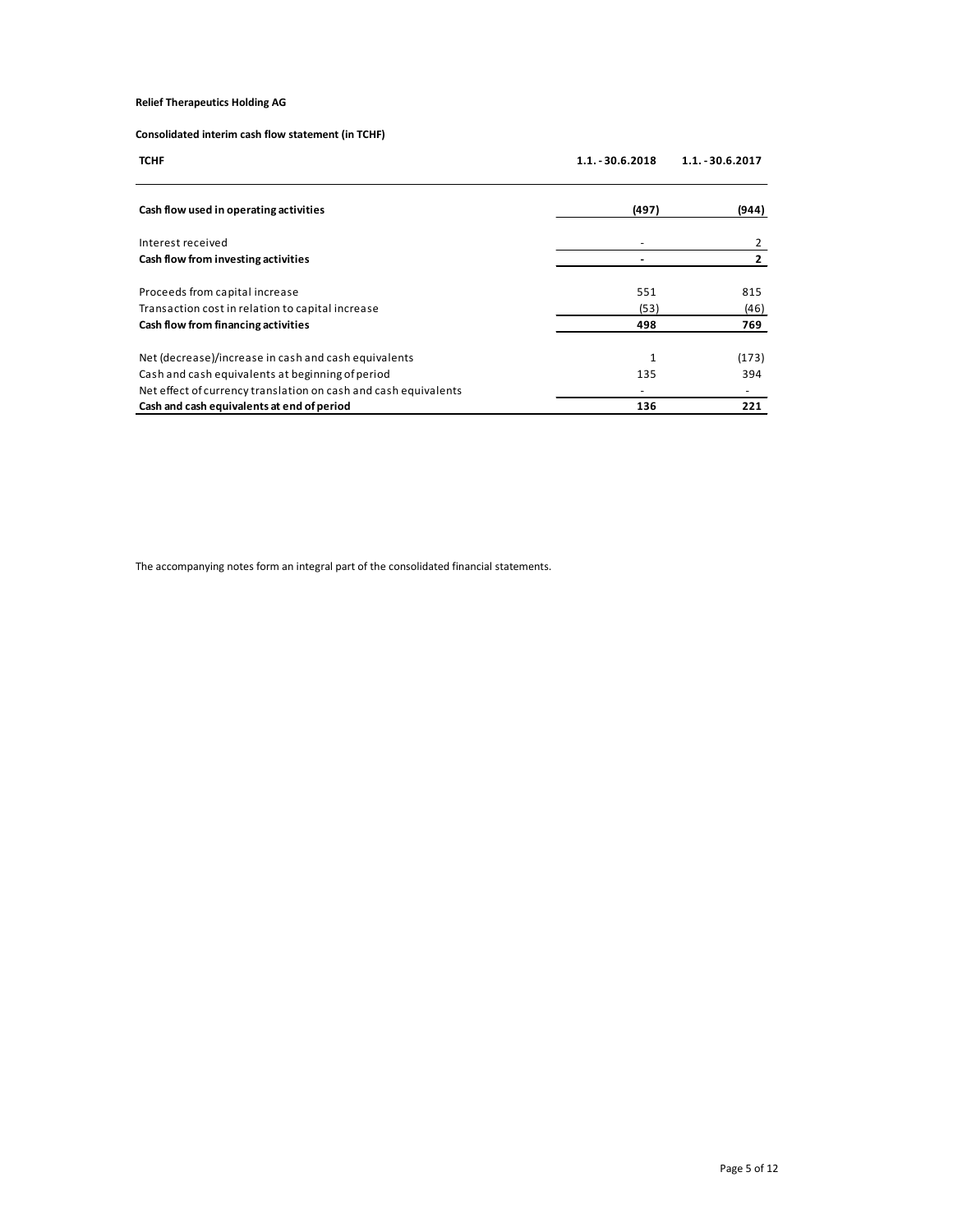#### Consolidated interim statement of changes in equity (in TCHF)

| <b>Relief Therapeutics Holding AG</b>                                                                  |                      |                 |                             |                                |
|--------------------------------------------------------------------------------------------------------|----------------------|-----------------|-----------------------------|--------------------------------|
|                                                                                                        |                      |                 |                             |                                |
|                                                                                                        |                      |                 |                             |                                |
| Consolidated interim statement of changes in equity (in TCHF)                                          |                      |                 |                             |                                |
|                                                                                                        |                      |                 |                             |                                |
| <b>TCHF</b><br><b>Notes</b>                                                                            | Share capital        |                 | Reserves Accumulated loss   | Total                          |
|                                                                                                        |                      |                 |                             |                                |
|                                                                                                        |                      |                 |                             |                                |
| Balance at 1 January 2017                                                                              | 19'466               | 20'597          | (17'827)                    | 22'236                         |
| Loss for the period                                                                                    |                      | $\sim$          | (1'069)                     | (1'069)                        |
| Other comprehensive income for the period, net of income tax                                           | $\sim$               | (2)             |                             | (2)                            |
| Total comprehensive income for the period                                                              | $\sim$               | (2)             | (1'069)                     | (1'071)                        |
|                                                                                                        |                      |                 |                             |                                |
| Capital increase                                                                                       | 775                  | $75\,$          |                             | 850                            |
| Transaction cost in relation to capital increase                                                       | $\sim$               | (81)            |                             | (81)                           |
| Balance at 30 June 2017                                                                                | 20'241               | 20'589          | (18'896)                    | 21'934                         |
|                                                                                                        |                      |                 |                             |                                |
|                                                                                                        |                      |                 |                             |                                |
| Balance at 1 January 2018                                                                              | 20'066               | 20'961          | (20'082)                    | 20'945                         |
| Loss for the period                                                                                    | $\sim$               | $\sim$          | (365)                       | (365)                          |
| Other comprehensive income for the period, net of income tax                                           | $\sim$               | $\sim$          | $\sim$                      | $\sim$                         |
| Total comprehensive income for the period                                                              | $\sim$               | $\sim$          | (365)                       | (365)                          |
|                                                                                                        |                      |                 |                             |                                |
| Capital increase (note 8.1)                                                                            | 448                  | 103             |                             | 551                            |
| Transaction cost in relation to capital increase                                                       | $\sim$               | (53)            |                             | $-53$                          |
| Reclassification due to registration of SSF draw-downs from 2017 (note 8.1)<br>Balance at 30 June 2018 | <u>375</u><br>20'889 | (375)<br>20'636 | <b>Contract</b><br>(20'447) | $\frac{1}{\sqrt{2}}$<br>21'078 |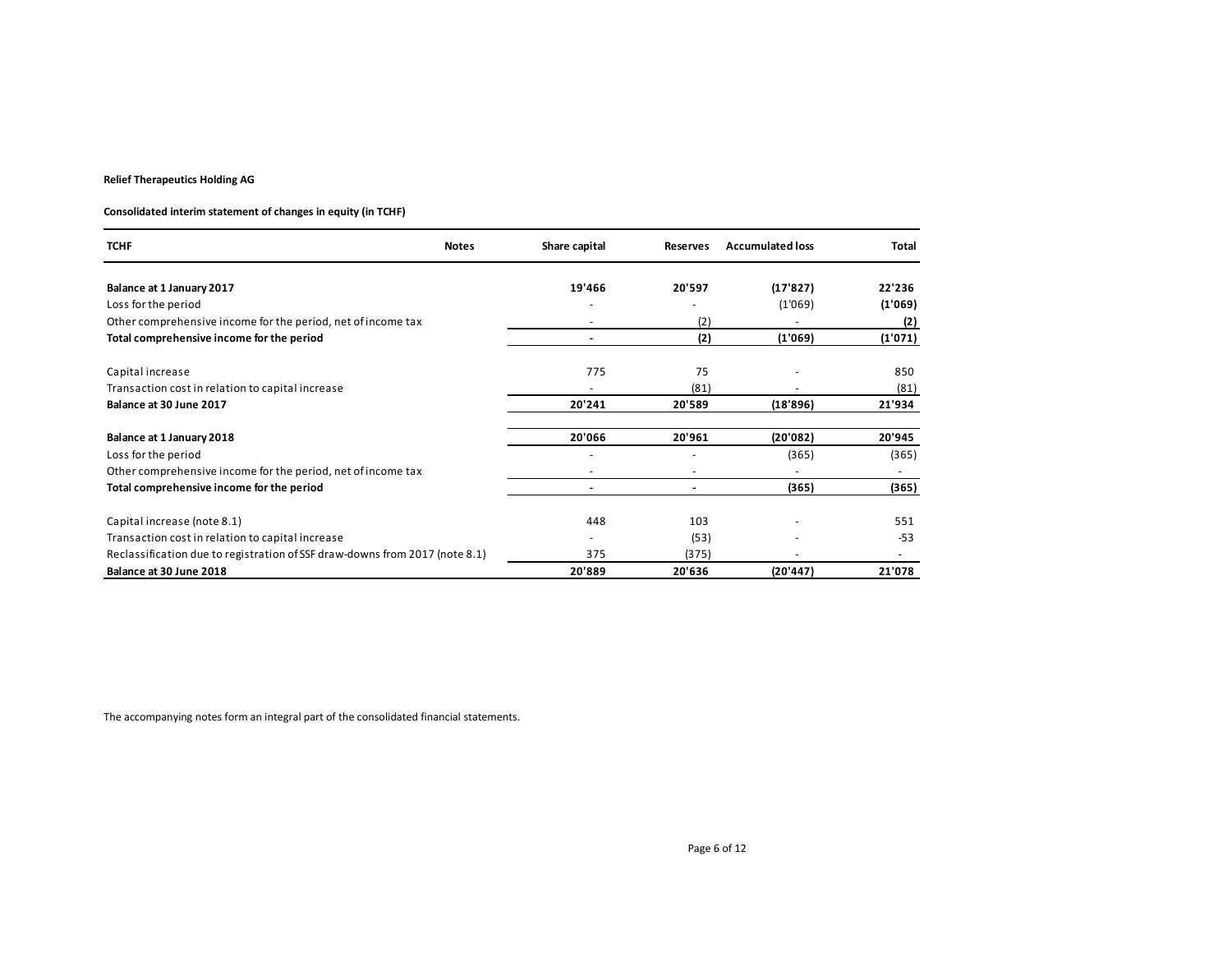#### Notes to the consolidated interim financial statements

#### 1 General information

RELIEF THERAPEUTICS Holding AG ("Relief" or "the Company") (formerly THERAMetrics holding AG or "THERAMetrics") is a Swiss stock corporation listed on the SIX Swiss Exchange whose registered office is avenue de Sécheron 15, Geneva, Switzerland.

On 14 July 2016, the Company acquired Relief Therapeutics SA (RTSA) of Geneva and changed its name from THERAMetrics holding AG to Relief Therapeutics Holding AG. The Company owns 100% of RTSA; however, due to the fact that the former owners of RTSA are now the majority shareholders of Relief, the transaction has been treated as reverse acquisition in accordance with the IFRS accounting principles. Accordingly, these consolidated financial statements are shown as a continuation of the financial statements of RTSA, retrospectively adjusted to reflect the legal capital of Relief which is still the legal parent company.

The Group is focussed on the development and/or licensing of its portfolio of medicinal products candidates (MPCs). Its two most promising MPCs are aviptadil (for respiratory indications such as sarcoidosis and pulmonary hypertension) and atexakin alfa (for the treatment of diabetic neuropathy). In addition to these initial MPCs, Relief acquired in April 2018 two products under development that are artificial colostrum and hypoallergenic milk produced without hydrolysis. Both products have successfully completed pre-clinical validation. Artificial colostrum provides highly reactive immunoglobulins that closely mimic natural colostrum. Non-hydrolyzed hypoallergenic milk has the potential to constitute a novel therapeutic strategy for preventing milk allergies. Relief is committed to elaborate plans either on its own or via co-development agreement(s) with third parties to evaluate the efficacy and commercial potential of these two new projects.

The consolidated financial statements are presented in Swiss Francs (CHF).

#### 2 Basis of preparation

These interim consolidated financial statements have been prepared in accordance with IAS 34 Interim Financial Reporting. They do not include all disclosures that would otherwise be required in a complete set of financial statements and should be read in conjunction with the 2017 annual report and are neither audited nor reviewed.

#### 3 Summary of significant accounting policies

#### 3.1 Amendments to IFRSs and the new Interpretation that are mandatorily effective for the current year

The consolidated financial statements of the Group have been prepared using the same accounting policies and methods of computation in its interim consolidated financial statements as in its 2017 annual financial statements, except for those that relate to new standards and interpretations effective for the first time for periods beginning on (or after) 1 January 2018, and will be adopted in the 2018 annual financial statements.

None of the new or revised Standards and Interpretation mentioned below has had a material impact on these financial statements. The details of each of the new or revised Standards and Interpretation adopted by the Group are detailed below.

|                   | New, amended and revised Standards and Interpretations                                                                                                                                                                                                                                                                                                                                                                                                                                                                                                                                                                                                                                                                                                                                                                                                                                                                                                                                                                                                                                                |
|-------------------|-------------------------------------------------------------------------------------------------------------------------------------------------------------------------------------------------------------------------------------------------------------------------------------------------------------------------------------------------------------------------------------------------------------------------------------------------------------------------------------------------------------------------------------------------------------------------------------------------------------------------------------------------------------------------------------------------------------------------------------------------------------------------------------------------------------------------------------------------------------------------------------------------------------------------------------------------------------------------------------------------------------------------------------------------------------------------------------------------------|
| IFRS <sub>2</sub> | Amends IFRS 2 Share-based Payment to clarify the standard in relation to the accounting for cash-settled share-based<br>payment transactions that include a performance condition, the classification of share-based payment transactions with<br>net settlement features, and the accounting for modifications of share-based payment transactions from cash-settled<br>to equity-settled.                                                                                                                                                                                                                                                                                                                                                                                                                                                                                                                                                                                                                                                                                                           |
| IFRS 9            | IFRS 9 issued in November 2009 introduced new requirements for the classification and measurement of financial<br>assets. IFRS 9 was subsequently amended in October 2010 to include requirements for the classification and<br>measurement of financial liabilities and for derecognition, and in November 2013 to include the new requirements for<br>general hedge accounting. Another revised version of IFRS 9 was issued in July 2014 mainly to include a) impairment<br>requirement for financial assets and b) limited amendments to the classification and measurement requirements by<br>introducing a "fair value through other comprehensive income" (FVTOCI) measurement category for certain simple debt<br>instruments.                                                                                                                                                                                                                                                                                                                                                                |
| IFRS 15           | The new Standard IFRS 15 establishes a single comprehensive model for entities to use in accounting for revenue arising<br>from contracts with customers. IFRS will supersede the current revenue recognition guidance including IAS 18 Revenue,<br>IAS 11 Construction Contracts and the related Interpretations when it becomes effective.<br>The core principle of IFRS 15 is that an entity should recognise revenue to depict the transfer of promised goods or<br>services to customers in an amount that reflects the consideration to which the entity expects to be entitled in exchange<br>for those goods or services. Specifically, the Standard introduces a 5-step approach to revenue.<br>Under IFRS 15, an entity recognises revenue when (or as) a performance obligation is satisfied, i.e. when "control" of<br>the goods or services underlying the particular performance obligation is transferred to the customer. Far more<br>prescriptive guidance has been added in IFRS 15 to deal with specific scenarios. Furthermore, extensive disclosures are<br>required by IFRS 15. |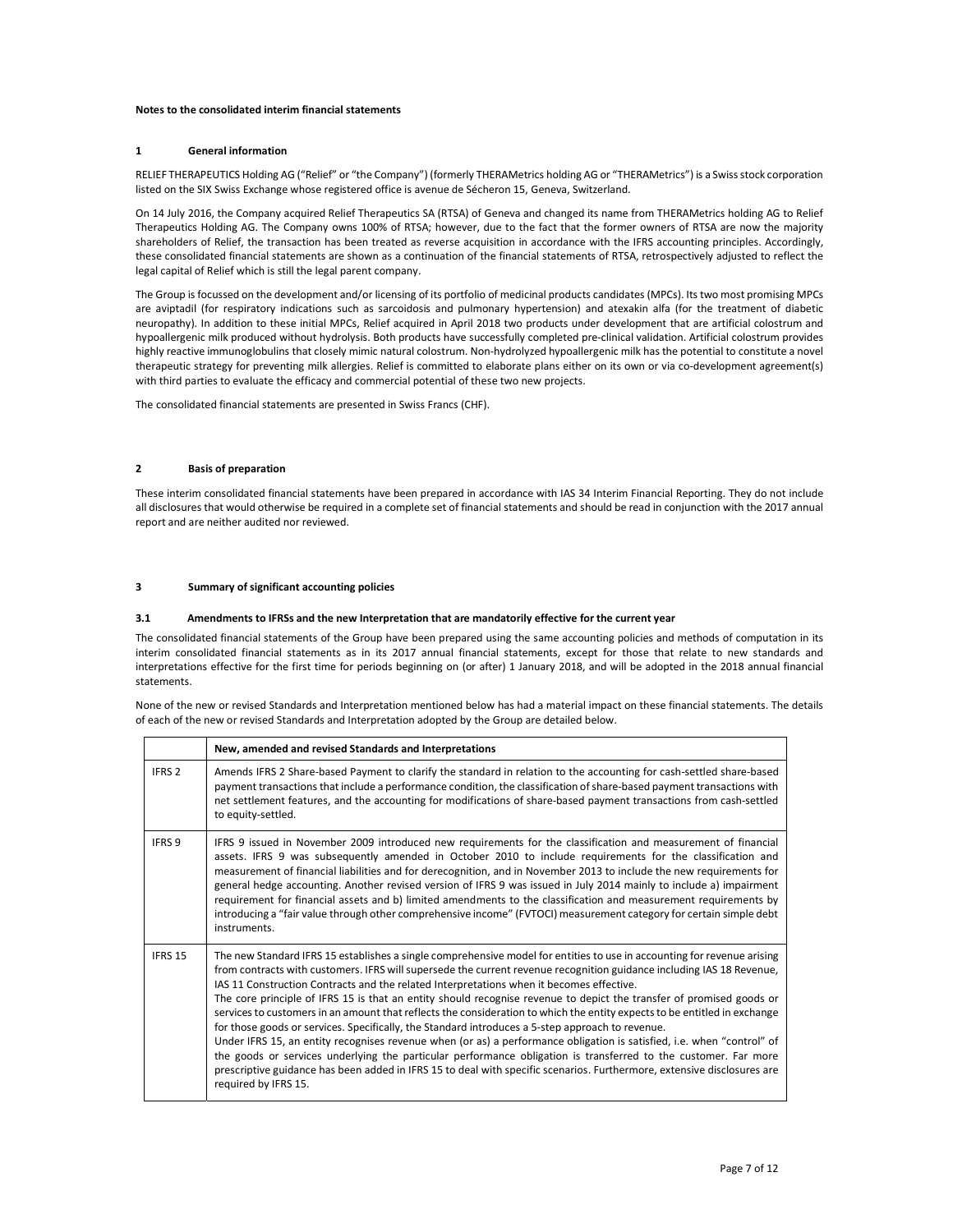|                     | New, amended and revised Standards and Interpretations                                                                                                                                                                                                                                                                                                                                                   |
|---------------------|----------------------------------------------------------------------------------------------------------------------------------------------------------------------------------------------------------------------------------------------------------------------------------------------------------------------------------------------------------------------------------------------------------|
| IFRIC <sub>22</sub> | The Interpretation clarifies that when an entity pays or receives consideration in advance in a foreign currency, the date<br>of the transaction for the purpose of determining the exchange rate to use on initial recognition of the related asset,<br>expense or income is the date of the advance consideration, i.e. when the prepayment or income received in advance<br>liability was recognised. |

#### 3.2 Standards and Interpretations in issue but not yet effective

At the date of authorisation of these financial statements, the Group has not adopted the following Standards and Interpretations that have been issued but are not yet effective. They will be effective on or after the dates described below.

|                     | New, amended and revised Standards and Interpretations                                                                                                                                                                                                                                                                                                                                                                                                                                                                                                                                                                                                                                                                                                                                                                                                                                                                                                                                                                                                                                                                                                                                                                                                                                                                                                                                                                                                                                                                                                                      | <b>Effective from</b>                                  |  |
|---------------------|-----------------------------------------------------------------------------------------------------------------------------------------------------------------------------------------------------------------------------------------------------------------------------------------------------------------------------------------------------------------------------------------------------------------------------------------------------------------------------------------------------------------------------------------------------------------------------------------------------------------------------------------------------------------------------------------------------------------------------------------------------------------------------------------------------------------------------------------------------------------------------------------------------------------------------------------------------------------------------------------------------------------------------------------------------------------------------------------------------------------------------------------------------------------------------------------------------------------------------------------------------------------------------------------------------------------------------------------------------------------------------------------------------------------------------------------------------------------------------------------------------------------------------------------------------------------------------|--------------------------------------------------------|--|
| IFRS 16             | The new Standard provides a comprehensive model for the identification of lease<br>arrangements and their treatment in the financial statements of both lessees and<br>lessors. It supersedes IAS 17 Leases and its associated interpretative guidance.<br>IFRS 16 applies a control model to the identification of leases, distinguishing between<br>leases and service contracts on the basis of whether there is an identified asset<br>controlled by the customer.<br>Significant changes to lessee accounting are introduced, with the distinction<br>between operating and finance leases removed and assets and liabilities recognised<br>in respect of all leases (subject to limited exceptions for short-term leases and leases<br>of low value assets). In contrast, the Standard does not include significant changes<br>to the requirements for accounting by lessors.                                                                                                                                                                                                                                                                                                                                                                                                                                                                                                                                                                                                                                                                                         | Annual periods beginning on or<br>after 1 January 2019 |  |
| <b>IAS 19</b>       | Amends IAS 19 Employee Benefits to clarify the following aspects:<br>Past service cost (or the gain or loss on settlement)<br>The amendments clarify that the past service cost (or of the gain or loss on<br>settlement) is calculated by measuring the defined benefit liability (asset) using<br>updated assumptions and comparing benefits offered and plan assets before and<br>after the plan amendment (or curtailment or settlement) but ignoring the effect of<br>the asset ceiling (that may arise when the defined benefit plan is in a surplus<br>position).<br>IAS 19 is now clear that the change in the effect of the asset ceiling that may result<br>from the plan amendment (or curtailment or settlement) is determined in a second<br>step and is recognised in the normal manner in other comprehensive income.<br>Current service cost and net interest on the net defined benefit liability (asset)<br>An entity will now be required to use the updated assumptions from this<br>remeasurement to determine current service cost and net interest for the remainder<br>of the reporting period after the change to the plan. In the case of the net interest,<br>the amendments make it clear that for the period post plan amendment, the net<br>interest is calculated by multiplying the net defined benefit liability (asset) as<br>remeasured under IAS 19.99 with the discount rate used in the remeasurement (also<br>taking into account the effect of contributions and benefit payments on the net<br>defined benefit liability (asset)). | Annual periods beginning on or<br>after 1 January 2019 |  |
| Various             | Amendments resulting from annual improvements 2015-2017 Cycle:<br>IAS 12 Income Taxes - clarifies that an entity should recognise the income tax<br>consequences of dividends in profit or loss, other comprehensive income or equity<br>according to where the entity originally recognised the transactions that generated<br>the distributable profits. This is the case irrespective of whether different tax rates<br>apply to distributed and undistributed profits.<br>IAS 23 Borrowing Costs - clarifies that if any specific borrowing remains outstanding<br>after the related asset is ready for its intended use or sale, that borrowing becomes<br>part of the funds that an entity borrows generally when calculating the capitalisation<br>rate on general borrowings.                                                                                                                                                                                                                                                                                                                                                                                                                                                                                                                                                                                                                                                                                                                                                                                       | Annual periods beginning on or<br>after 1 January 2019 |  |
| IFRIC <sub>23</sub> | The Interpretation requires an entity to:<br>- determine whether uncertain tax positions are assessed separately or as a group;<br>and<br>- assess whether it is probable that a tax authority will accept an uncertain tax<br>treatment used, or proposed to be used, by an entity in its income tax filings:<br>- if yes, the entity should determine its accounting tax position consistently with<br>the tax treatment used or planned to be used in its income tax filings<br>- if no, the entity should reflect the effect of uncertainty in determining its<br>accounting tax position.                                                                                                                                                                                                                                                                                                                                                                                                                                                                                                                                                                                                                                                                                                                                                                                                                                                                                                                                                                              | Annual periods beginning on or<br>after 1 January 2019 |  |

The Group is currently assessing whether these changes will impact the consolidated financial statements in the period of initial application. Except for IFRS 16, which will be applicable in 2019, the Group does not expect any significant impact from the new or amended Standards mentioned above.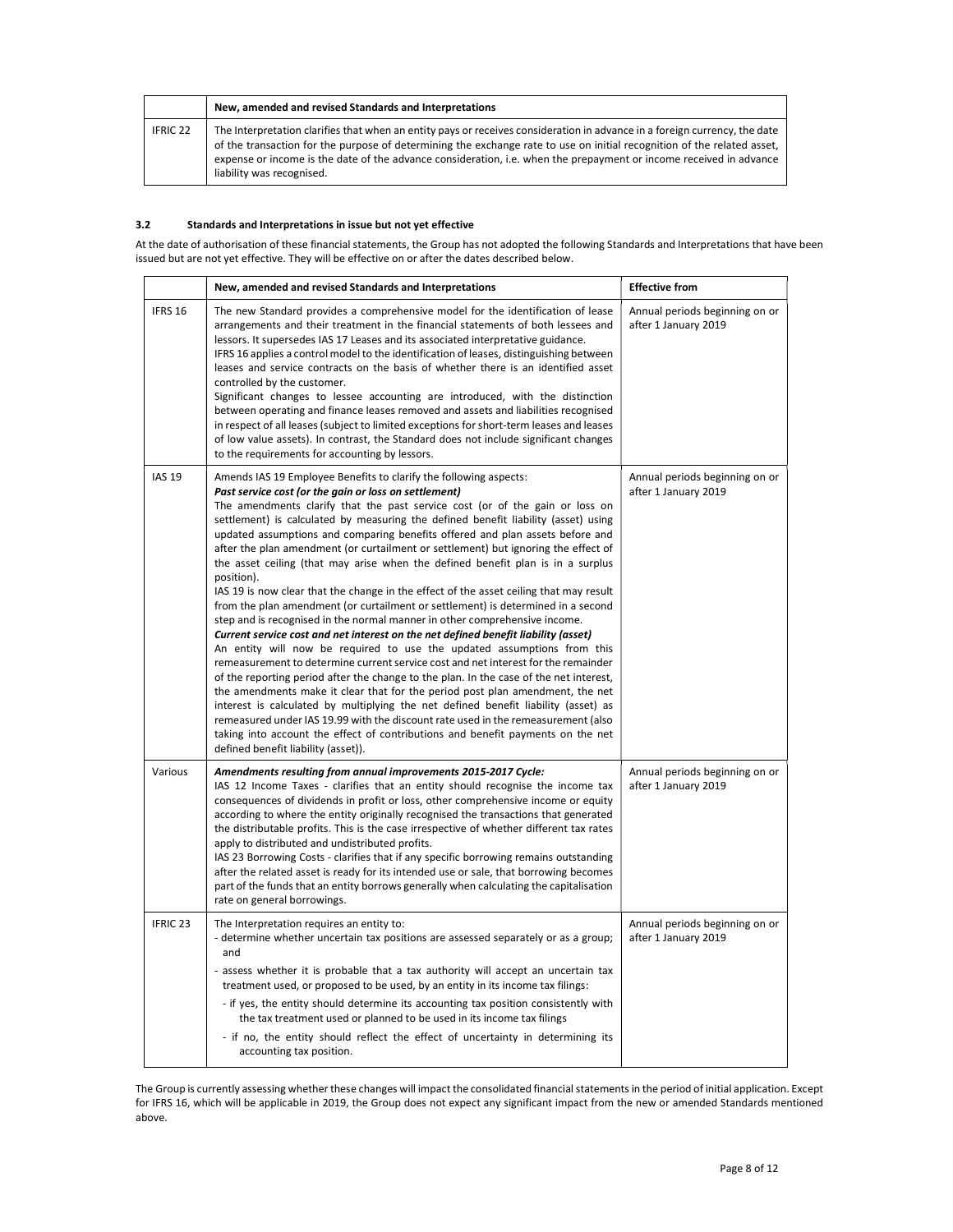#### Summary of critical accounting judgements and key sources of estimation uncertainty

The preparation of the consolidated financial statements in conformity with IFRS requires management to make estimates and assumptions that affect the application of policies and reported amounts of assets, liabilities, income, expenses and related disclosures. The estimates and underlying assumptions are based on historical experience and various other factors that are believed to be reasonable under the circumstances, the results of which form the basis for making the judgments about carrying values of assets and liabilities that are not readily apparent from other sources. Actual results may differ from these estimates. The estimates and assumptions that have a significant risk of causing a material adjustment to the carrying amounts of assets and liabilities within the next financial year are described below.

#### 4.1 Critical judgements in applying accounting policies

Critical judgements in applying accounting policies were the same as those applied to the consolidated financial statements of the year ended 31 December 2017 except for the following:

#### Going concern

In 2018, the Group mainly relied on its current cash balance and financing instruments in place through which it received draw downs in January 2018 of CHF 497'741 and in July 2018 of CHF 250'000.

In order to provide a future stream of income as well as an immediate boost to its cash position, management has reoriented the main strategy of the Group. The Group has signed an option agreement for a future out-licensing of its most advanced MPC, aviptadil for the treatment of Sarcoidosis and Acute Lung Injury to the UK-based clinical development company Seren Clinical. With Seren Clinical reaching defined milestones, the Group may receive up-front and/or milestones and royalty payments. This agreement complements the agreement in place with the University of Freiburg which received a grant from the German Research Foundation (Deutsche Forschungsgemeinschaft – DFG) supporting the entire costs of the clinical trial planned to test aviptadil for its efficacy in Sarcoidosis patients. In parallel, since 9 April 2018 the Group in-licensed two assets from Genclis SA, a private company located in France. On 11 September 2018, Relief signed a sublicensing and collaboration agreement with Health and Happiness Hong Kong Limited (H&H) for a four-year development plan with the goal of reducing allergenicity or even preventing food (particularly milk) allergy in humans. Development foresees a close collaboration between Genclis SA, H&H and Relief for the development operations and is associated with development fees, upfront, milestones and royalty payments. Finally, efforts to raise cash through traditional financing methods such as attracting new investors, the issuance of debt and equity instruments – including the use of the SSF agreement - are still made in order to finance its continuing operations for the upcoming years

Although management is confident that its fund-raising and business efforts will be sufficient to fund the Group's operations for the foreseeable future, there remains a risk that it might not. In such a case, there would be significant doubt about the Group's ability to continue as a going concern and, as such, there exists a material uncertainty at present.

On both 4 April 2018 and 31 August 2018, GEM Global yield fund LLC SCS, confirmed its intention, by letters of comfort, to take the measures necessary – either by waiving certain restrictions of the SSF or through other means – to ensure that RLF will have sufficient funds to allow it to meet its financial obligations as set forth in Relief Therapeutics Holding's three-year financial plan. In this context, GEM agreed to amend the SSF agreement in place by prolonging its term for an additional two years until the end of December 2020 and increasing the total aggregate amount by CHF 20 million for a new total of CHF 44.1 million.

Because management is confident that its plan will succeed, and that the liquidity of the Group will be thereafter secured, these financial statements have been prepared on the going concern basis.

#### 4.2 Key sources of estimation uncertainty

Key sources of estimation uncertainty were the same as those applied to the consolidated financial statements of the year ended 31 December 2017.

#### 5 Segment information

#### 5.1 Description of segment

The Group has only one business stream which is further explained in note 1.

#### 5.2 Geographical information

As the Group currently only operates in Switzerland, no separate geographical information is presented.

#### 6 Property, plant and equipment

There were no additions or disposals in the first half of 2018.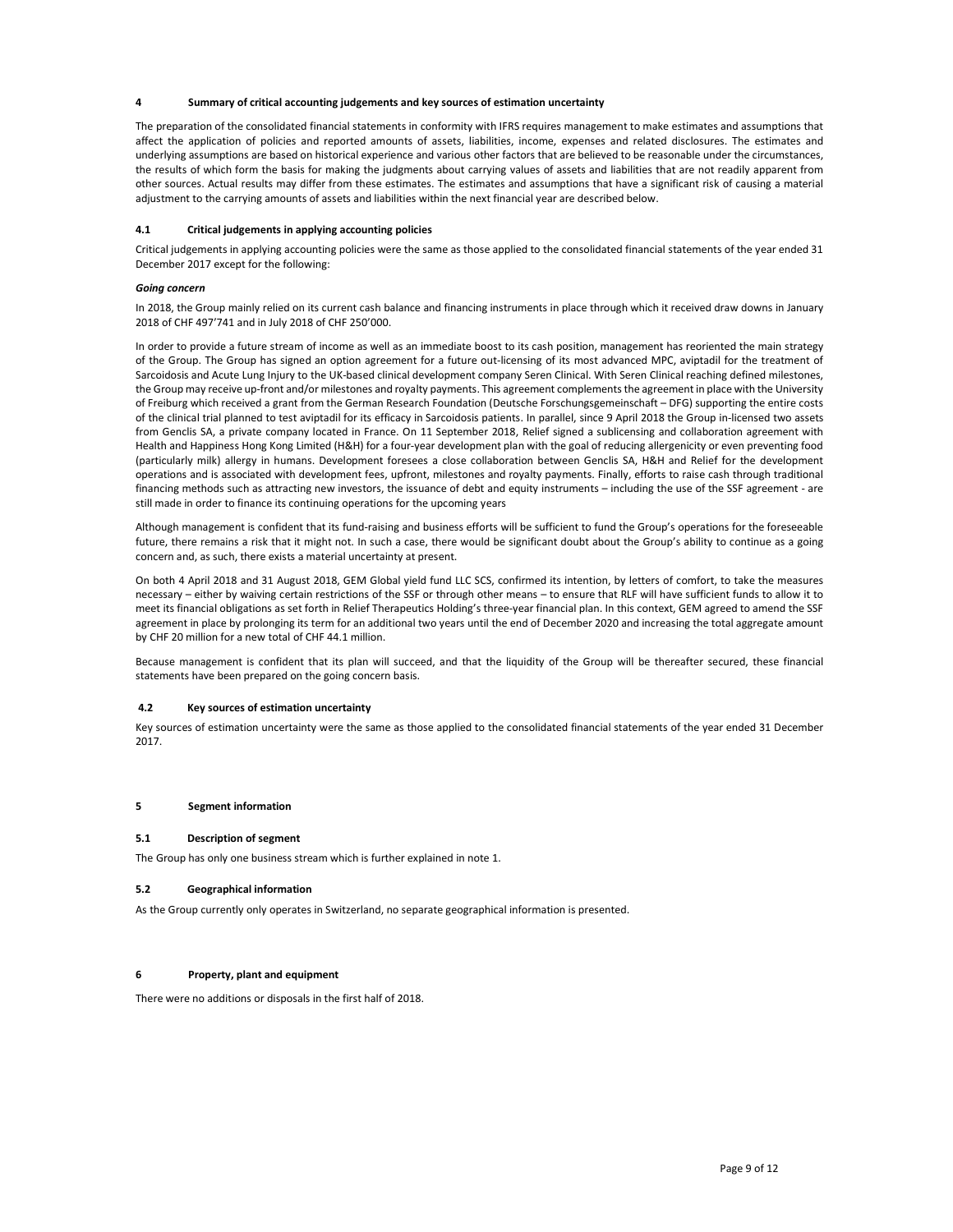#### 7 Intangible assets

Intangible assets of TCHF 30'800 relate to medicinal product candidate "aviptadil" which was acquired during the business combination in 2016. Once the intangible asset is available for use, the assets will be depreciated over its useful life. In consideration of the fact that business and development plans remained unchanged in the first half of the financial year 2018, the Group considered that there is no indication of impairment of these intangible assets and therefore has not carried out an impairment test on them.

In April 2018, the Group in-licensed two assets from Genclis SA, a private company in France for a net amount of TCHF 4'438. The intangible assets will be further developed in collaboration with Genclis SA and Relief's sublicensee H&H. Payment of the assets is deferred until 2020 and 2022. Therefore, the acquisition price was discounted to its present value. For further details refer to note 9.

#### 8 Share capital

#### 8.1 Issued share capital

At 30 June 2018, the issued share capital amounts to TCHF 20'889, consisting of 2'088'920'472 registered shares with a par value of CHF 0.01.

#### 8.2 Authorized share capital

#### 8.3 Conditional share capital

#### 8.4 Significant shareholders

|                                                                                                                                                                                                                                                                                                          | In January 2108, the SSF was drawn-down by 44.8 million ordinary shares at a nominal value of CHF 0.01 resulting in a capital increase of TCHF<br>448. As the SSF was drawn-down at a share price of CHF 0.0123, additional paid in capital of TCHF 50 is recognised within reserves.                                                                                                                                                                                                                                                                                            |       |                              |       |
|----------------------------------------------------------------------------------------------------------------------------------------------------------------------------------------------------------------------------------------------------------------------------------------------------------|----------------------------------------------------------------------------------------------------------------------------------------------------------------------------------------------------------------------------------------------------------------------------------------------------------------------------------------------------------------------------------------------------------------------------------------------------------------------------------------------------------------------------------------------------------------------------------|-------|------------------------------|-------|
|                                                                                                                                                                                                                                                                                                          | Further, in June 2018, all capital increases of 2016 and 2017, which were not yet registered at the commercial register as at 31 December 2017,<br>were registered. As the unregistered draw-downs of the SSF in 2017 so far were shown within share premium reserve and not as increase in share<br>capital, the registration led to a reclassification from share premium reserve to issued share capital. All other unregistered capital increases were<br>already recognised as increases in issued share capital and therefore had no impact on these financial statements. |       |                              |       |
| 8.2<br>Authorized share capital                                                                                                                                                                                                                                                                          |                                                                                                                                                                                                                                                                                                                                                                                                                                                                                                                                                                                  |       |                              |       |
|                                                                                                                                                                                                                                                                                                          | At 30 June 2018, the Company had authorized, but not yet issued, nominal share capital of TCHF 9'500, consisting of 950'000'000 registered shares<br>with a par value of CHF 0.01 each, that the Board of Directors is authorized to issue at any time until 30 May 2019.                                                                                                                                                                                                                                                                                                        |       |                              |       |
| 8.3<br><b>Conditional share capital</b>                                                                                                                                                                                                                                                                  |                                                                                                                                                                                                                                                                                                                                                                                                                                                                                                                                                                                  |       |                              |       |
|                                                                                                                                                                                                                                                                                                          | CHF 0.01 each, of which 190'000'000 to be used for share options for members of the Board of Directors and Executive Management, employees<br>and consultants as well as 655'093'527 to be used for the exercise of conversion option rights granted in connection with bonds, notes or similar                                                                                                                                                                                                                                                                                  |       |                              |       |
| The conditional share capital of the Company as at 30 June 2018 was TCHF 7'628, consisting of 762'800'430 registered shares with a par value of<br>debt instruments issued by the Company.<br>8.4<br><b>Significant shareholders</b><br>The following significant shareholders are known to the company: |                                                                                                                                                                                                                                                                                                                                                                                                                                                                                                                                                                                  |       |                              |       |
|                                                                                                                                                                                                                                                                                                          | 30.06.2018                                                                                                                                                                                                                                                                                                                                                                                                                                                                                                                                                                       |       | 31.12.2017                   |       |
|                                                                                                                                                                                                                                                                                                          | <b>Number of shares</b>                                                                                                                                                                                                                                                                                                                                                                                                                                                                                                                                                          | %     | <b>Number of shares</b>      | %     |
| GEM                                                                                                                                                                                                                                                                                                      | 651'039'867                                                                                                                                                                                                                                                                                                                                                                                                                                                                                                                                                                      | 31.2% | 615'869'250                  | 30.7% |
| Founders of Relief Therapeutics SA                                                                                                                                                                                                                                                                       | 538'981'384                                                                                                                                                                                                                                                                                                                                                                                                                                                                                                                                                                      | 25.8% | 564'931'035                  | 28.2% |
| PIERREL S.p.A.                                                                                                                                                                                                                                                                                           | 43'747'149                                                                                                                                                                                                                                                                                                                                                                                                                                                                                                                                                                       | 2.1%  | 58'423'582                   | 2.9%  |
| FIN POSILLIPO S.p.A                                                                                                                                                                                                                                                                                      | 286'824'849                                                                                                                                                                                                                                                                                                                                                                                                                                                                                                                                                                      | 13.7% | 286'824'849                  | 14.3% |
| Others<br><b>Total shares</b>                                                                                                                                                                                                                                                                            | 568'327'223<br>2'088'920'472                                                                                                                                                                                                                                                                                                                                                                                                                                                                                                                                                     | 27.2% | 480'067'239<br>2'006'115'955 | 23.9% |

#### 9 Non-current payables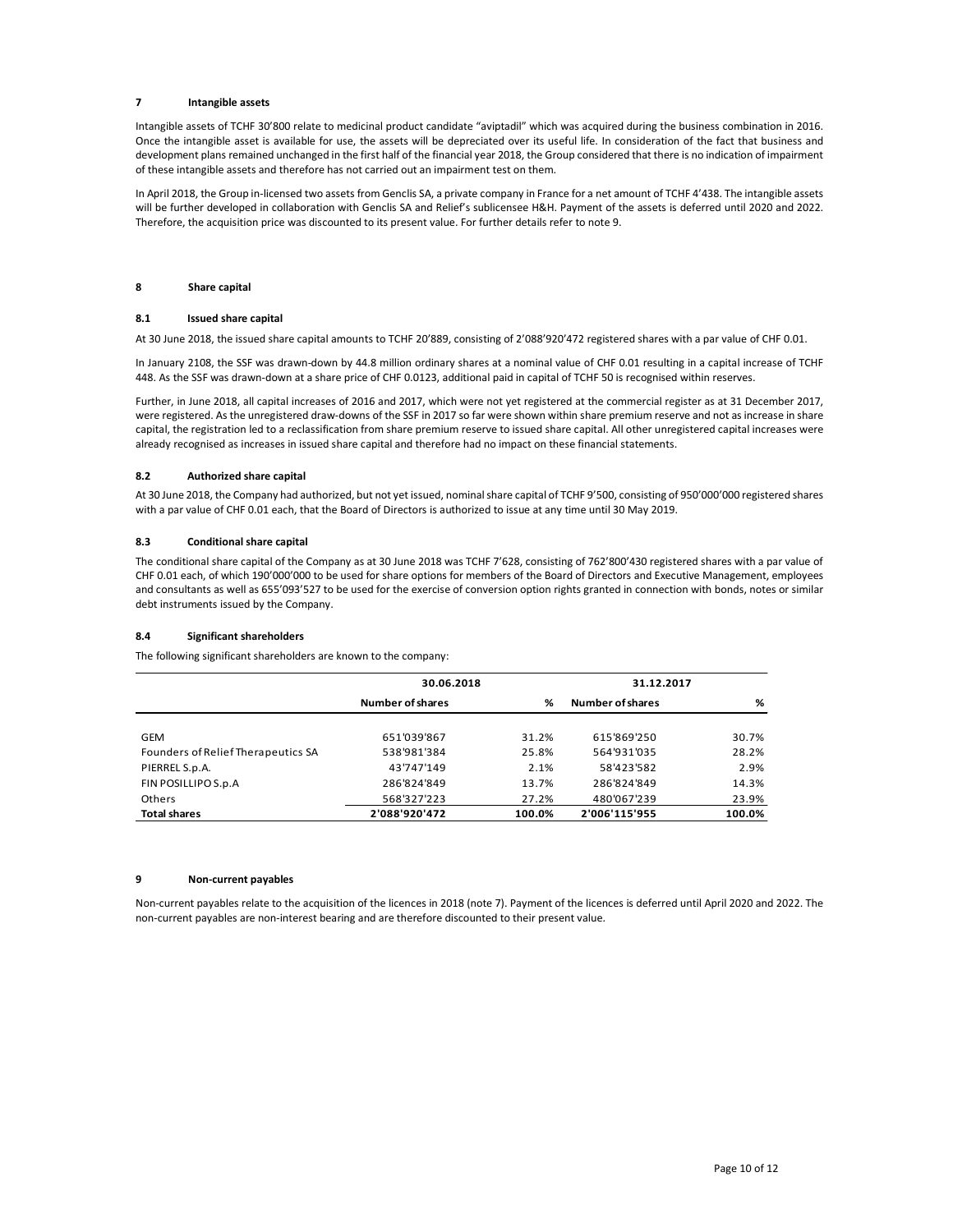#### 10 Liabilities due to related parties

| Liabilities due to related parties<br>10        |              |                  |
|-------------------------------------------------|--------------|------------------|
| <b>TCHF</b>                                     | 30 June 2018 | 31 December 2017 |
|                                                 | 317          | 314              |
| Shareholders' loan (i)<br>Other borrowings (ii) | 715          | 698              |

#### 11 Other current payables and liabilities

#### 12 Personnel expense

#### 13 Other administrative expense

| Total            |                                                                                                                                                                                                                                                                                                                                 | 1'032                  | 1'012                    |  |
|------------------|---------------------------------------------------------------------------------------------------------------------------------------------------------------------------------------------------------------------------------------------------------------------------------------------------------------------------------|------------------------|--------------------------|--|
| (i)              | The subordinated shareholders' loan due to GEM accrues interest of 4% above the based rate of Barclays Bank PLC. The repayment date is<br>not defined.                                                                                                                                                                          |                        |                          |  |
| (ii)             | Other borrowings are due to a former subsidiary of the Group. Until repayment, the unpaid balance accrues interest at a rate of 8% per<br>annum.                                                                                                                                                                                |                        |                          |  |
| 11               | Other current payables and liabilities                                                                                                                                                                                                                                                                                          |                        |                          |  |
|                  | As at 30 June 2018, other current payables and liabilities mainly consist of accrued expenses and prepayments as well as current provisions in<br>relation to litigation cases concerning service providers and former employees.                                                                                               |                        |                          |  |
| 12               | <b>Personnel expense</b>                                                                                                                                                                                                                                                                                                        |                        |                          |  |
|                  | The decrease in employee expense is mainly due to the reduction of the salary of each management member by 50% as well as reduction of the<br>number of employees during 2017.                                                                                                                                                  |                        |                          |  |
| 13               | Other administrative expense                                                                                                                                                                                                                                                                                                    |                        |                          |  |
| <b>TCHF</b>      |                                                                                                                                                                                                                                                                                                                                 | 2018                   | 2017                     |  |
|                  |                                                                                                                                                                                                                                                                                                                                 |                        |                          |  |
|                  | Office expense                                                                                                                                                                                                                                                                                                                  | 15                     | 79                       |  |
|                  | Accounting, legal and consulting expense                                                                                                                                                                                                                                                                                        | 165                    | 415                      |  |
|                  | Travel expense                                                                                                                                                                                                                                                                                                                  | 3                      | 11<br>24                 |  |
| <b>ITexpense</b> | Other operating expense                                                                                                                                                                                                                                                                                                         | 6<br>55                | 23                       |  |
|                  | Total general and administrative expense                                                                                                                                                                                                                                                                                        | 244                    | 552                      |  |
|                  | The decrease in accounting, legal and consulting expense is mainly due to the fact that the reorganisation of the Group has been finalised in 2017,<br>hence less such expenses incurred in 2018.                                                                                                                               |                        |                          |  |
| 14               | <b>Finance income</b>                                                                                                                                                                                                                                                                                                           |                        |                          |  |
|                  | Finance income for half-year 2018 mainly relates to foreign exchange gains on the non-current liabilities.                                                                                                                                                                                                                      |                        |                          |  |
| 15               | <b>Earnings per share</b>                                                                                                                                                                                                                                                                                                       |                        |                          |  |
| <b>TCHF</b>      |                                                                                                                                                                                                                                                                                                                                 | 2018                   | 2017                     |  |
|                  |                                                                                                                                                                                                                                                                                                                                 |                        |                          |  |
|                  | Loss for the period attributable to the equity holders of the Parent Company<br>Weighted average number of shares for the purposes of EPS                                                                                                                                                                                       | (365)<br>2'010'719'297 | (1'069)<br>1'993'381'519 |  |
|                  | Total basic and diluted earnings per share (in CHF)                                                                                                                                                                                                                                                                             | (0.000)                | (0.001)                  |  |
|                  | Basic and diluted losses per shares are calculated by dividing the net loss attributable to the shareholders by the weighted average shares<br>outstanding during the period. In 2018 and 2017, the number of shares outstanding varied as a result of different transactions on the share capital<br>structure of the Company. |                        |                          |  |
|                  | The options granted as part of the EAP have not been considered in the calculation of the diluted loss per share as their effect is anti-dilutive.                                                                                                                                                                              |                        |                          |  |

#### 14 Finance income

#### 15 Earnings per share

| TCHF                                                                         | 2018          | 2017          |
|------------------------------------------------------------------------------|---------------|---------------|
| Loss for the period attributable to the equity holders of the Parent Company | (365)         | (1'069)       |
| Weighted average number of shares for the purposes of EPS                    | 2'010'719'297 | 1'993'381'519 |
| Total basic and diluted earnings per share (in CHF)                          | (0.000)       | (0.001)       |